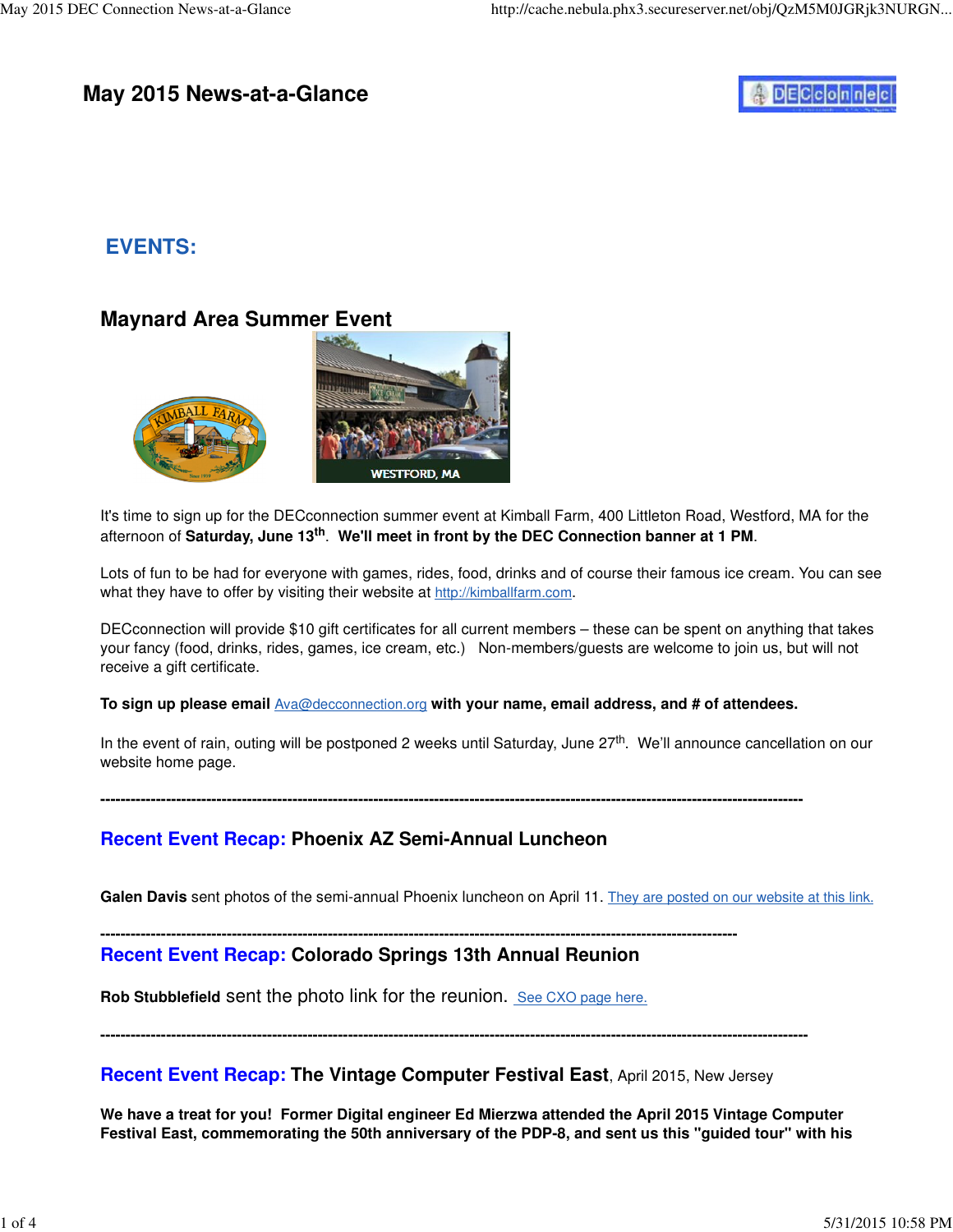**annotations.** Enjoy his photos on our website at this link. **Ed's email is ep\_[mierzwa@verizon.net.](mailto:mierzwa@verizon.net)** 



 **Thank you so much, Ed!** 

## **DEC Connection Member News**

#### Welcome to new and renewing members:

**Al Bissell (FL), Ellie Gadomski (MA), Fred Isbell (MA), Julie Labbe (MA), V. Bradford Lawson (MA), Lois Levick (MA), Jackie Peterson (NH), Jackie Price (CA), Andy Puchrik (MA), Terry Ann Sarandrea (MA), Chris Williams (MA), and George Woods (MA).**

**Membership Renewal Procedure:** Click this link to see if your membership is current in our Member Service Center and pay online with a credit card. If you have paid dues since 2010 you will be there - use the email address we have on file - no leading or trailing spaces - email [ava@decconnection.org fo](mailto:ava@decconnection.org)r help.

- You can also join us (or renew) at [www.decconnection.org/join-online.htm](http://www.decconnection.org/join-online.htm)
- You can also send a check to The DEC Connection, c/o Bob Moore, 28 Fernglade Rd., Burlington MA 01803. \$10 for 1 year, \$25 for 3 years.
- If you prefer to use your PayPal account directly (not via our website), use our payment address: [registrations@decconnection.org - d](mailto:registrations@decconnection.org)o NOT use any Board member's personal email address.

**Staying on our email list:** Our newsletter contact manager removes names if the recipient mail server sends a rejection notice. If you haven't received DEC Connection's News-at-a-Glance in a while, or you changed your email address, re-register for our free e-news at: <http://www.decconnection.org/mail.htm>

### **DEC Connection Member NewsBytes**: send yours to: [ava@decconnection.org](mailto:ava@decconnection.org).

See our new NewsByte archive page.

- Tavo Diaz writes: I'm happily retired now, enjoying time do work on house projects, play golf 2-3 times week and having lunch with friends every other day. Waiting for the spouse to also retire make our retirement plans come true. [tavo@tavodiaz.com](mailto:tavo@tavodiaz.com)
- Dale Rutschow sent around a package of old DEC jokes. They are posted on our DEC stories page. [dalerutschow@comcast.net](mailto:dalerutschow@comcast.net)

### **Sad News Dept.**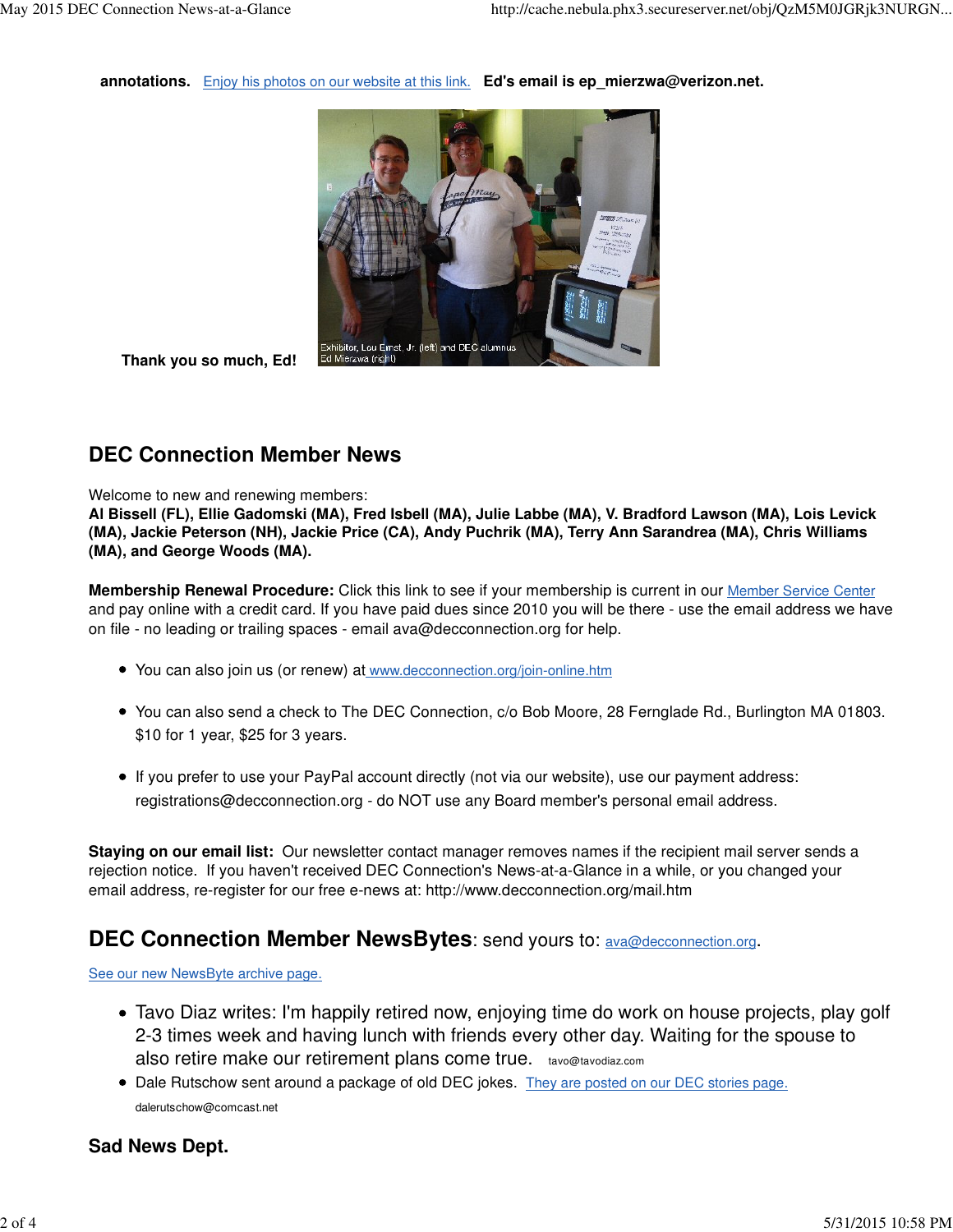We are saddened to report the recent deaths of these former Digital employees. See Memorial page for details.

- Jerry Vanderwaall, 68, Colorado Springs CO, 20 May 2015
- Paul F. Chambers, 73, West Boylston MA, 14 May 2015
- Clem G. O'Brien, 75, North Fort Meyers FL and Newburyport MA, 1 May 2015
- Capt. Bob Decker, Key West FL and Boston area, 30 April 2015

## **Website Updates**:

- **Where to Donate your Digital Equipment gear**
- US - **Medicare webinar presentations and Q-and-A** now online: Medicare is much more complex than one would think... and there can be some expensive surprises. The presentations and Q-and-A from the HPAA Medicare webinar are now online. Both speakers are very experienced, succinct, and practical. **<http://www.hpalumni.org/medicare>**

- Part 1 -- Medicare Explained -- with Heads Up Warnings, by non-profit health insurance counselor Connie Corrales.

- Part 2 -- Medicare for HP Retirees, by Aon Retiree Health Exchange analyst David Rew.

- Part 3 -- Q and A. Again thanks to Curt Gowan for this valuable advice.
- A handy list of health-related resources for "near-seniors" is on our Links page.
- If you know someone who has been offered the HP 2014 U.S. Phased Retirement Program, please send them this link: <http://www.hpalumni.org/PRP> This independent site has advice and reference info from HP alumni who have gone through previous retirement/layoff cycles. We also have an email list for updated info and moderated discussions. Thanks to Curt Gowan for this info.
- Know someone who is leaving HP? Please pass the word to anyone leaving HP to use the HP Alumni Association's "ASAP Checklist" immediately. It has advice and mutual help -- developed by HPAA members -- on the many things you have to do before you lose access to HP's internal systems. Thanks to Curt Gowan for this posting. Go to <http://www.hpalumni.org/asap> (HPAA membership not required.)
- The PBS video of the documentary about Ken and the history of DEC, Digital\_Man/Digital\_World, is available online (\$25+s/h) from the PBS store:

#### <http://www.shoppbs.org/product/index.jsp?productId=13315614>

It's a wonderful hour-long nostalgia trip. Enjoy! For those who prefer to watch the free version on their computers, the URL is: [http://video.wfyi.org/video/2282149336/](http://video.wfyi.org/video/2282149336)

- Use your **MEMBER SERVICE CENTER**! Use the gold Member Login button if you have paid dues since 2010. There are queries to find members in your area, and forms to submit to update your profile, send your news, DEC stories, and business listings for our public online yellow pages. You can check your dues status and renew your membership online. You can email a small photo for your profile, access or request membership in our LinkedIn Group, and send info for articles such as Featured Entrepreneur.
- **DEC Stories submitted by our members and readers We are still collecting your** unusual, humorous or just favorite DEC stories. Email them to [webmaster@decconnection.org](mailto:webmaster@decconnection.org). They should be one page or less and be entertaining to our members. Click on this link to enjoy the ones submitted so far.
- Featured Member Entrepreneur Email webmaster with details 2-3 paragraphs about your business and your photo.